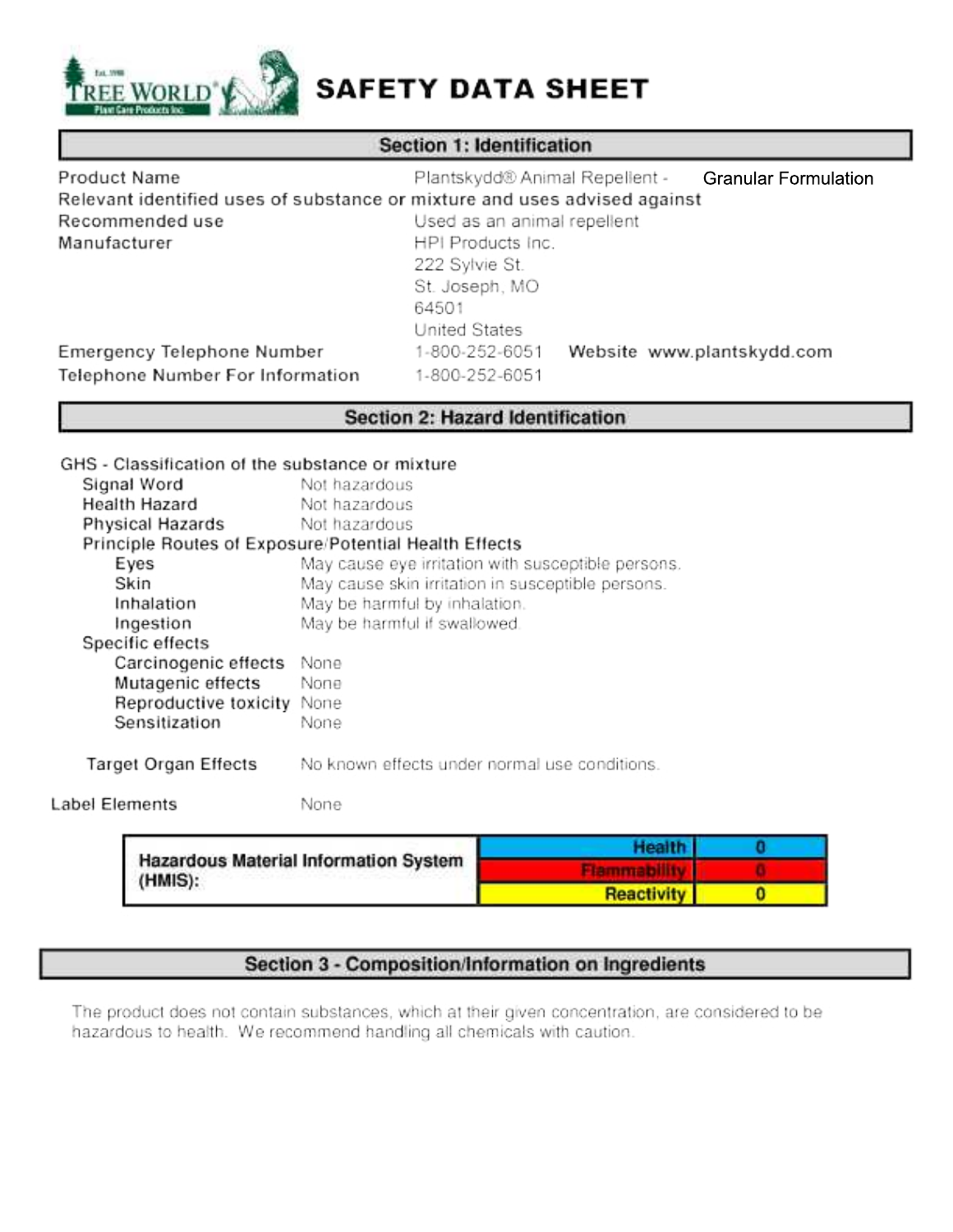## **Section 4: First-Aid Measures**

| <b>Inhalation</b>                                                        | Move victim to fresh air. Administer oxygen if breathing is difficult.<br>Give artificial respiration if victim is not breathing.                                                                                          |
|--------------------------------------------------------------------------|----------------------------------------------------------------------------------------------------------------------------------------------------------------------------------------------------------------------------|
| <b>Skin</b>                                                              | Rinse with plenty of water. If symptoms arise, call a physician.                                                                                                                                                           |
| Eye                                                                      | Rinse cautiously with water for several minutes. Remove contact lenses, if<br>present and easy to do. Continue rinsing. If eye irritation persists: Get<br>medical advice/attention.                                       |
| Ingestion                                                                | Do NOT induce vomiting. If person is drowsy or unconscious and<br>vomiting, place on the left side with head down. Seek medical attention.                                                                                 |
| <b>Most Important Symptoms</b><br>and Effects, both Acute<br>and Delayed | Inhalation (dust): Large quantities may cause irritation to the respiratory<br>system. Increase difficulty in breathing. Sneezing. Coughing.<br>Eye Contact: May cause irritation.<br>Ingestion: May cause a stomach ache. |
| <b>Notes to Physician</b>                                                | All treatments should be based on observed signs and symptoms of distress<br>in the patient. Consideration should be given to the possibility that<br>overexposure to materials other than this product may have occurred. |

#### **Section 5: Fire-Fighting Measures**

| <b>Suitable Extinguishing Media</b>                  | Water spray, regular foam, carbon dioxide, dry chemical                  |
|------------------------------------------------------|--------------------------------------------------------------------------|
| Unsuitable Extinguishing Media Do not use water jet. |                                                                          |
| <b>Unusual Fire and Explosion</b>                    | As with any organic dust, may be explosive if mixed with air in critical |
| <b>Hazards</b>                                       | proportions.                                                             |
| <b>Advice for firefighters</b>                       | Wear self-contained breathing apparatus and protective suit.             |

## **Section 6 - Accidental Release Measures**

| <b>Personal Precautions</b>                            | Goggles, rubber gloves recommended. In case of insufficient ventilation, wear<br>suitable respiratory equipment.                                    |
|--------------------------------------------------------|-----------------------------------------------------------------------------------------------------------------------------------------------------|
| <b>Emergency Procedures</b>                            | As an immediate precautionary measure isolate spill or leak area for at least<br>50 meters (150 feet) in all directions.                            |
| <b>Environmental Precautions</b>                       | Avoid release to environment.                                                                                                                       |
| <b>Methods / Materials for</b><br>Containment/Clean-up | Sweep up into suitable containers for recovery or disposal. Dispose<br>of via a licensed waste disposal contractor. Flush area with soap and water. |

# **Section 7 - Handling and Storage**

**Ignition Sources** 

Handling **Handling** Avoid inhaling dust. Avoid contact with eyes. **Storage Store in clean, dry area; ambient temperature Incompatible Materials or** No known material or ignition sources.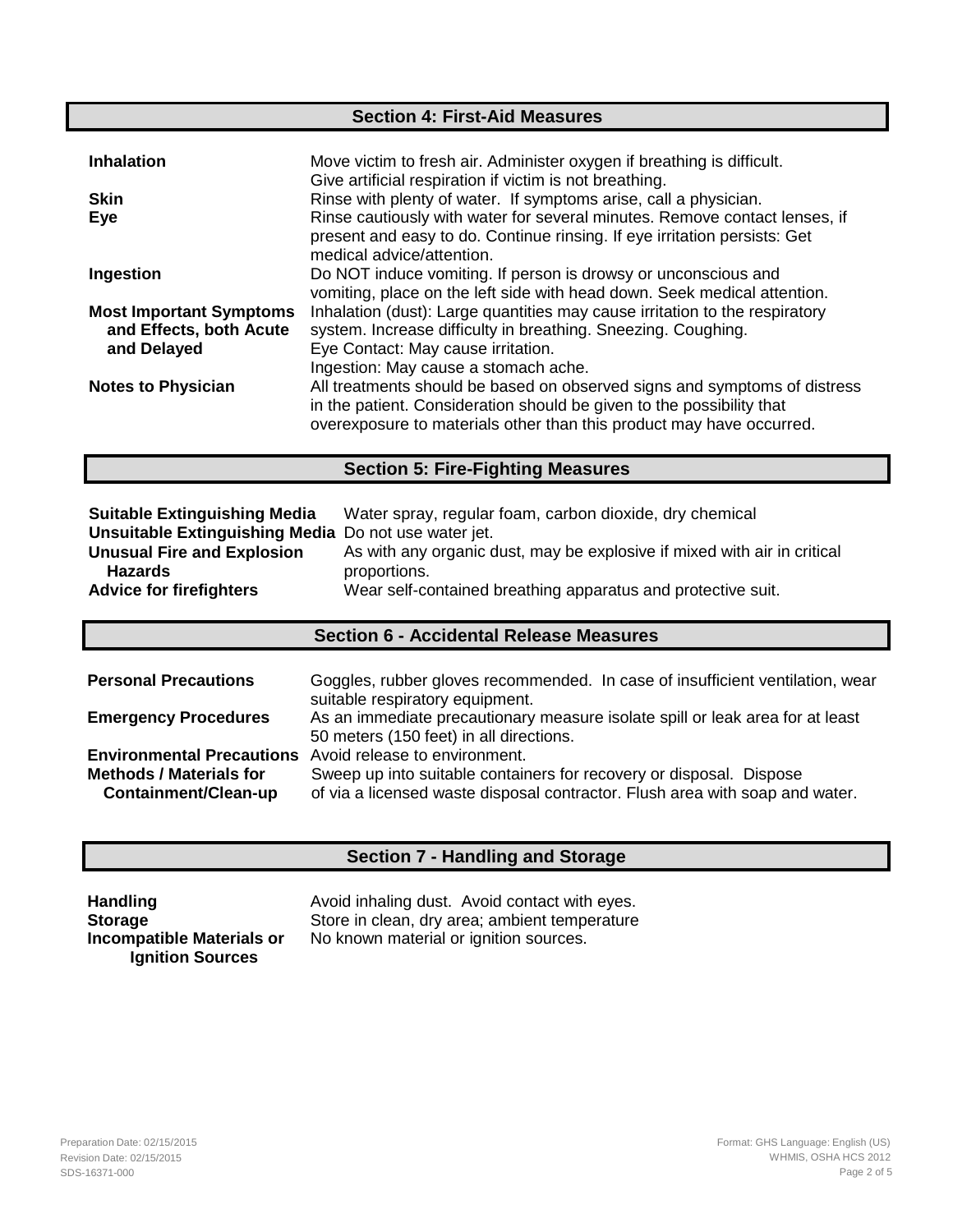# **Section 8 - Exposure Controls/Personal Protection**

| <b>Occupational Exposure</b><br><b>Engineering Measures</b> | Contains no substances with occupational exposure limit values.<br>Adequate ventilation systems as needed to control concentrations of airborne<br>contaminants below applicable exposure limit values. |
|-------------------------------------------------------------|---------------------------------------------------------------------------------------------------------------------------------------------------------------------------------------------------------|
| <b>Personal Protective Equipment</b>                        |                                                                                                                                                                                                         |
| <b>Respiratory</b>                                          | In case of insufficient ventilation, wear suitable respiratory equipment.                                                                                                                               |
| Eye/Face                                                    | Wear safety goggles.                                                                                                                                                                                    |
| <b>Hands</b>                                                | Wear protective gloves.                                                                                                                                                                                 |
| <b>Skin/Body</b>                                            | Wear lightweight protective clothing.                                                                                                                                                                   |
| <b>Hygiene Measures</b>                                     | Handle in accordance with good industrial hygiene and safety<br>practice.                                                                                                                               |
| <b>Environmental Exposure</b><br><b>Controls</b>            | Follow best practice for site management and disposal of<br>waste. Avoid release to the environment.                                                                                                    |

# **Section 9 - Physical and Chemical Properties**

| <b>Material Description</b>  |                    |
|------------------------------|--------------------|
| <b>Physical Form</b>         | Granules           |
| Appearance                   | Dark reddish-brown |
| Odor                         | Neutral            |
| <b>Boiling Point/Range</b>   | No data            |
| <b>Melting Point/Range</b>   | No data            |
| рH                           | $7 - 9$            |
| <b>Evaporation</b>           | No data            |
| Flammability                 | No data            |
| Vapor                        | No data            |
| <b>Bulk Density</b>          | $.491$ g/cc        |
| <b>Solubility</b>            | Soluble in water   |
| <b>Partition coefficient</b> | No data            |
| Autoignition                 | No data            |
| <b>Oxidizing Properties</b>  | No data            |
| <b>Water Solubility</b>      | No data            |
|                              |                    |

# **Section 10: Stability and Reactivity**

| <b>Chemical Stability</b><br><b>Reactivity</b>                                   | Stable under normal temperatures and pressures<br>No dangerous reaction known under conditions of normal use. |
|----------------------------------------------------------------------------------|---------------------------------------------------------------------------------------------------------------|
| <b>Possibility of Hazardous</b><br><b>Reactions</b>                              | Hazardous polymerization will not occur.                                                                      |
| <b>Incompatible Materials</b><br>Hazardous Decomposition None<br><b>Products</b> | No dangerous reaction known under conditions of normal use.                                                   |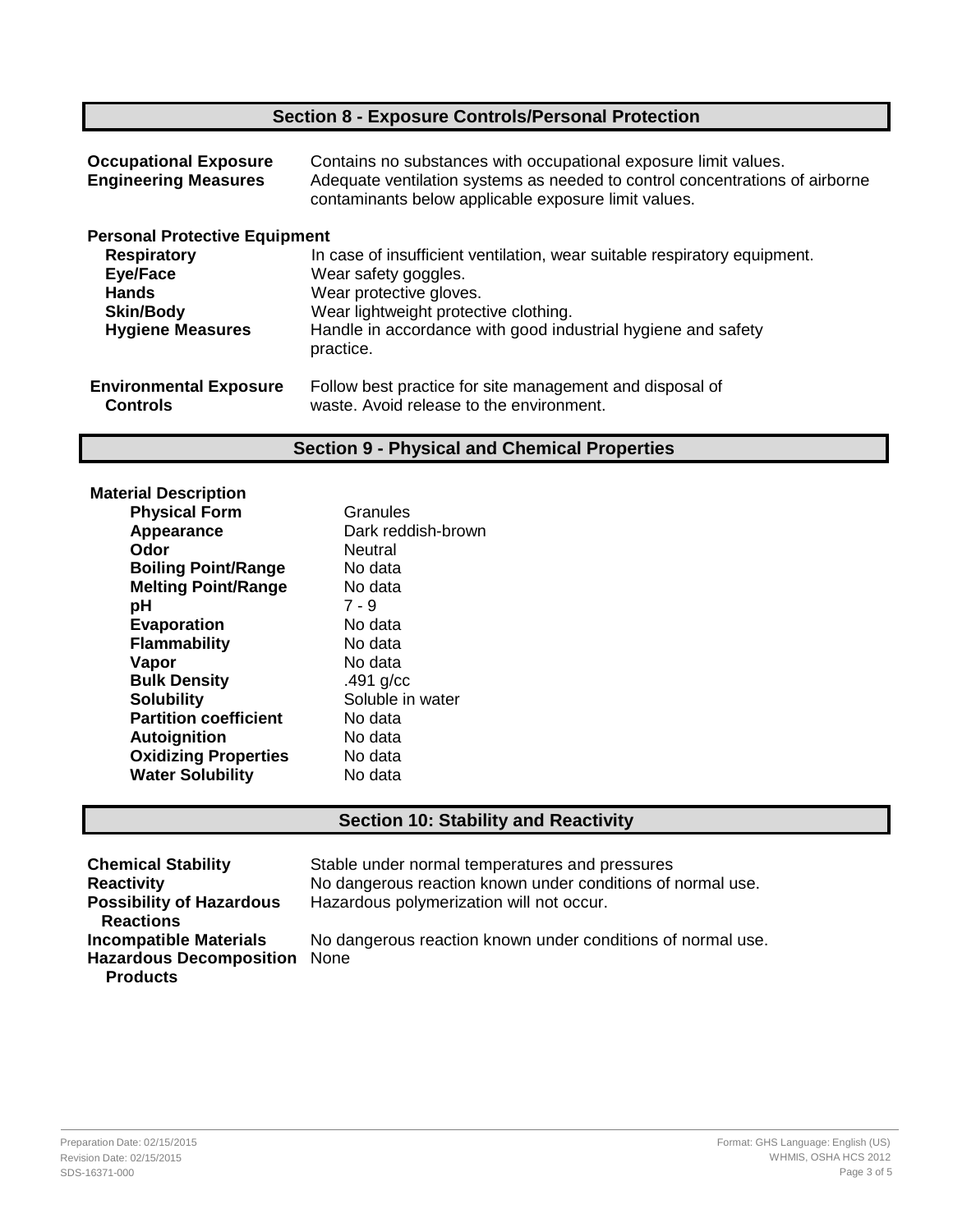# **Section 11 - Toxicological Information**

| Target Organs<br><b>Entry/Exposure</b> |                                               | No known effects under conditions normal of use                                                                                                                       |
|----------------------------------------|-----------------------------------------------|-----------------------------------------------------------------------------------------------------------------------------------------------------------------------|
|                                        | Inhalation<br><b>Skin</b><br>Eve<br>Ingestion | May be harmful by inhalation<br>May cause skin irritation in susceptible persons.<br>May cause eye irritation in susceptible persons.<br>May be harmful if swallowed. |

### **Section 12 - Ecological Information**

| <b>Toxicity</b>         | Material data lacking. |
|-------------------------|------------------------|
| <b>Biodegradation</b>   | Material data lacking. |
| <b>Bioaccumulation</b>  | Material data lacking. |
| <b>Mobility in Soil</b> | Material data lacking. |

#### **Section 13 - Disposal Considerations**

| <b>Product waste</b>   | Dispose of content and/or container to licensed waste disposal site in<br>accordance with local, regional, national, and/or international regulations. |
|------------------------|--------------------------------------------------------------------------------------------------------------------------------------------------------|
| <b>Packaging waste</b> | Dispose of content and/or container to licensed waste disposal site in<br>accordance with local, regional, national, and/or international regulations. |

#### **Section 14 - Transport Information**

#### **IATA**

| Proper shipping name    | Not classified as dangerous in the meaning of transport regulations |
|-------------------------|---------------------------------------------------------------------|
| <b>Hazard Class</b>     | None                                                                |
| <b>Subsidiary Class</b> | None                                                                |
| Packing Group           | None                                                                |
| UN-No                   | None                                                                |

#### **Section 15 - Regulatory Information**

#### **SARA Hazard Classifications**

This product is not regulated by SARA.

**Clean Air Act, Section 112 Hazardous Air Pollutants (HAPs) (see 40 CFR 61)**  This product does not contain HAPs.

#### **California Proposition 65**

This product does not contain chemicals listed under Proposition 65.